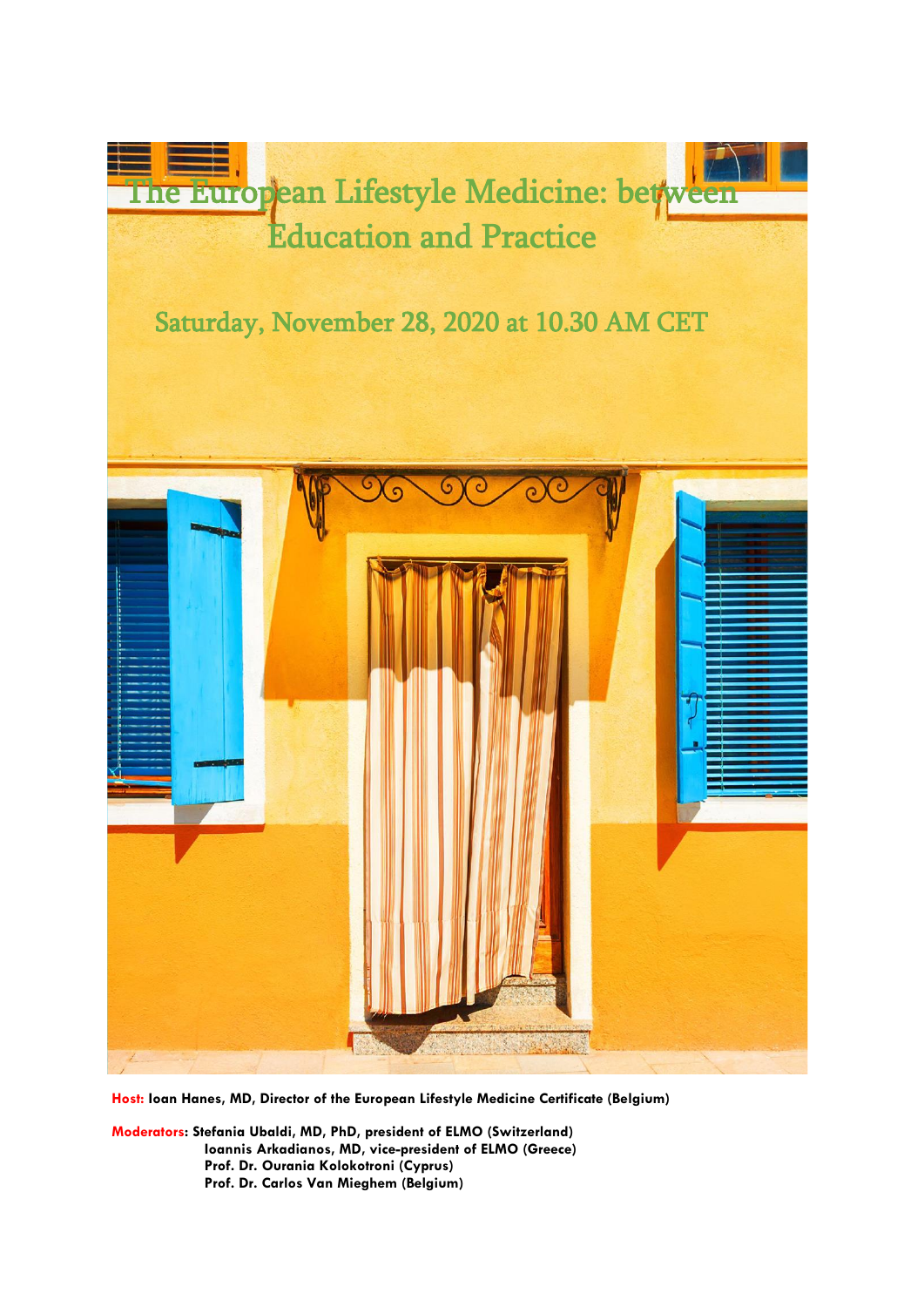# **10h30- 10h35: Welcome in the Conference**

# **10h35- 12h20: Chapter of Nutrition and Physical Activity in Lifestyle Medicine**

## **moderator: Ioannis Arkadianos, MD (Greece)**

*Nutrition and exercise play an important role in the management of the non-communicable diseases related to* lifestyle, as obesity and NAFLD. Our discussions will focus on the new data about these two chapters of lifestyle medicine and we will try to find out what are the best ways for the health professionals to use them in their practice.

## **Panel members:**

- o *Obesity a lifestyle related disease***: Ioannis Arkadianos, MD, Vice President and co-founder at "European Lifestyle Medicine Organization" - SCOPE Certified (Greece)**
- o *Exercise prescription for chronic conditions. COVID-19 and sports:* **Reka Vernes, MD, Family, Sports and Lifestyle Medicine Physician, Country Representative of Hungary in ELMO (Hungary)**
- o *The path to change…to a balanced way of living***: Ana Jorge, Nutritionist, Master Coach, Health & Fitness Lifestyle Advisor. Founder of Nutrihealth Coaching (Lifestyle Medicine) and Ana's Healthy Kitchen (Culinary Medicine (Portugal)**
- o *Tips for improving energy expenditure in daily life activities:* **Davide Susta, MD, Associate Professor Sport and Exercise Medicine at Dublin City University. Clinician in exercise prescription and guidance for sport injuries rehabilitation and prevention. (Ireland)**
- o *Human Microbiome in 2020- the road ahead for health and wellbeing interventions:* **Wojciech Marlicz, MD, PhD, FACG, FRCPE, consultant in gastroenterology and researcher at Pomeranian Medical University and The Centre for Digestive Diseases, Endoklinika in Szczecin (Poland)**
- o *Lifestyle in non-alcoholic fatty liver disease (NAFLD)***: prof. dr. Mircea Diculescu, Head of Gastroenterology Department, Carol Davila University, Bucharest (Romania)**

*------------------------------------------------12h20-12h25: Break-----------------------------------------------------------*

# **12h25- 14h25: Chapter of Education in Lifestyle Medicine**

**moderator: Ioan Hanes, MD (Belgium)**

Based on our educational and cultural experience related to Lifestyle Medicine, we will try to find ways on how a *curriculum could be implemented in academic programs and the training of health professionals. We also intend to* develop a new professional competence related to Lifestyle Medicine and build our conclusions based on years of *online educational process. The intention is to have an exchange experience in order to improve the Lifestyle Medicine education.*

## **Panel members:**

- *One year of the European Lifestyle Medicine Certificate:* **Ioan Hanes, MD (Belgium): Founder and Director of The European Lifestyle Medicine Certificate- Health and Fitness Lifestyle Advisor (Belgium)**
- *Lifestyle Medicine and chronic diseases- the Romanian Project***: Anca Hancu, MD, PhD in Nutrition, medical director and associate Nutriscience Clinic, Bucharest, president of the Medical Association for prevention through lifestyle medicine (Romania)**
- *Lifestyle Medicine Education in Izmir University of Economics, School of Medicine:* **Prof. Dr. Kamer Mutafoglu, coordinator of the Lifestyle Medicine Program, Izmir University of Economics, School of Medicine (Turkey)**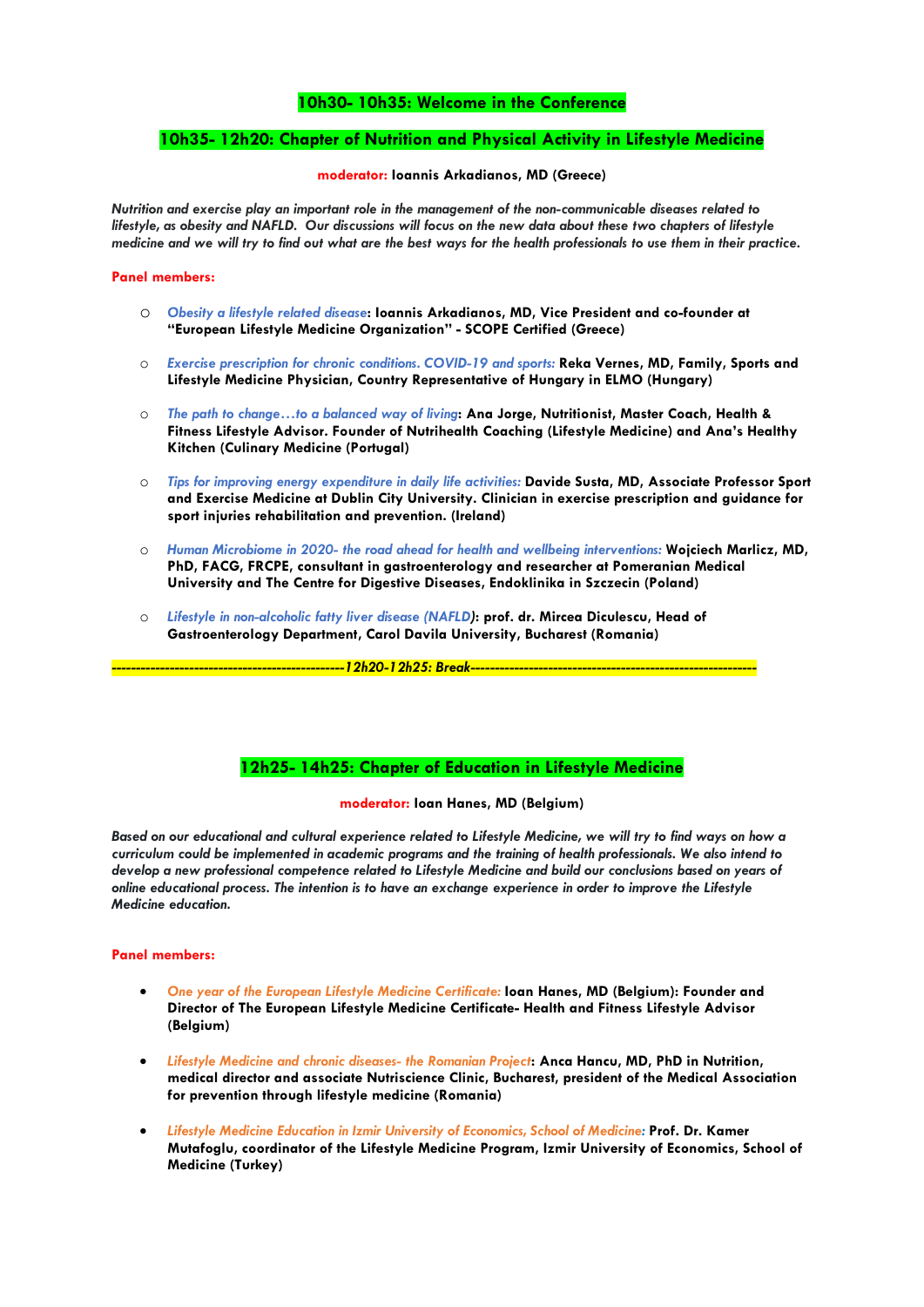- *Medical Education Experience in Latin America:* **Dr. Karla Arancibia Coci, MD, MPH - Director - Latin American Lifestyle Medicine Association, Professor of Lifestyle Medicine Specialty - Ricardo Palma University**
- *Incorporating Lifestyle Medicine into Medical Schools: Pre-Med to CME***: Prof. Dr. Beth Frates, FACLM DipABLM is the President-Elect for the American College of Lifestyle Medicine. Dr. Frates is an award-winning teacher at Harvard Medical School and the co-author of the Handbook of Lifestyle Medicine (USA)**
- *Definitions and context- do we agree on what Lifestyle Medicine is:* **Stephan Penman, MappSc (Res), GC (Tert Teach Learn), DipIBLM (Hon). Stephen is Executive Director of the Australasian Society of Lifestyle Medicine and the Lifestyle Medicine Foundation. He is also the founder of Open Health, a social enterprise developing a world first online comprehensive lifestyle change program (Australia)**
- *LM Education: for credit, for free, for everyone***: Professor Erica Frank, MD, MPH, is the Canada Research Chair in Preventive Medicine and Population Health at the University of British Columbia, and the Founder/ President of [www.NextGenU.org](http://www.nextgenu.org/) -- used in every country as the world's first portal to free accredited higher education, including the world's first free degree, a Master's in Public Health.**

*------------------------------------------------------14h25-14h30: Break----------------------------------------------------*

# **14h30- 15h45: Chapter of Cardiology in Lifestyle Medicine**

**moderator: Prof. dr. Carlos Van Mieghem, MD, PhD (Belgium)**

The specialty of cardiology has evolved into a high-tech environment integrating multiple tests, multiple drug classes and a vast array of treatment modalities to deal with disease, often in an advanced stage. Less is more. As we will *discuss in this session, Lifestyle Medicine offers important tools to revitalize current cardiology practice.*

## **Panel members:**

- *Lifestyle Medicine and cardiology, back to basics***: Prof. Dr. Carlos Van Mieghem, general and interventional cardiologist, AZ Groeninge Kortrijk and MMZ hospital Gent, intensive care physician. He holds a Lecturing Chair at the Catholic University of Leuven. Lifestyle Medicine physician, Cardea Lifestyle Medicine Clinic Merelbeke (Belgium)**
- *Heart beating. Turning towards difficult***: Elizaveta Kuznetsova, MD, PhD, cardiologist and GP, intensive care and cardiology unit physician. Extensive research experience and practice related to atherosclerosis pathogenesis. ESC/EAPC/ELMO member (Russia)**
- *The role of e-health in the future of Lifestyle Medicine***: Stefan Busnatu, MD, PhD in Cardiology. President of the e-Health Working Group in the Romanian Ministry of Health, Vice-Dean and Associate Professor at the University of Medicine and Pharmacy "Carol Davila", Bucharest. Researcher in the Horizon2020, InteropEHRate European Project (Romania)**
- *Lifestyle Medicine in Ireland 2020***: Prof. Dr. Robert Kelly, interventional cardiologist, professor of Medicine UCD Beacon Hospital and RCSI University of Dublin, Lifestyle Medicine physician, Tiny habits coach. Behavior designer and ELMO ambassador for Ireland (Ireland)**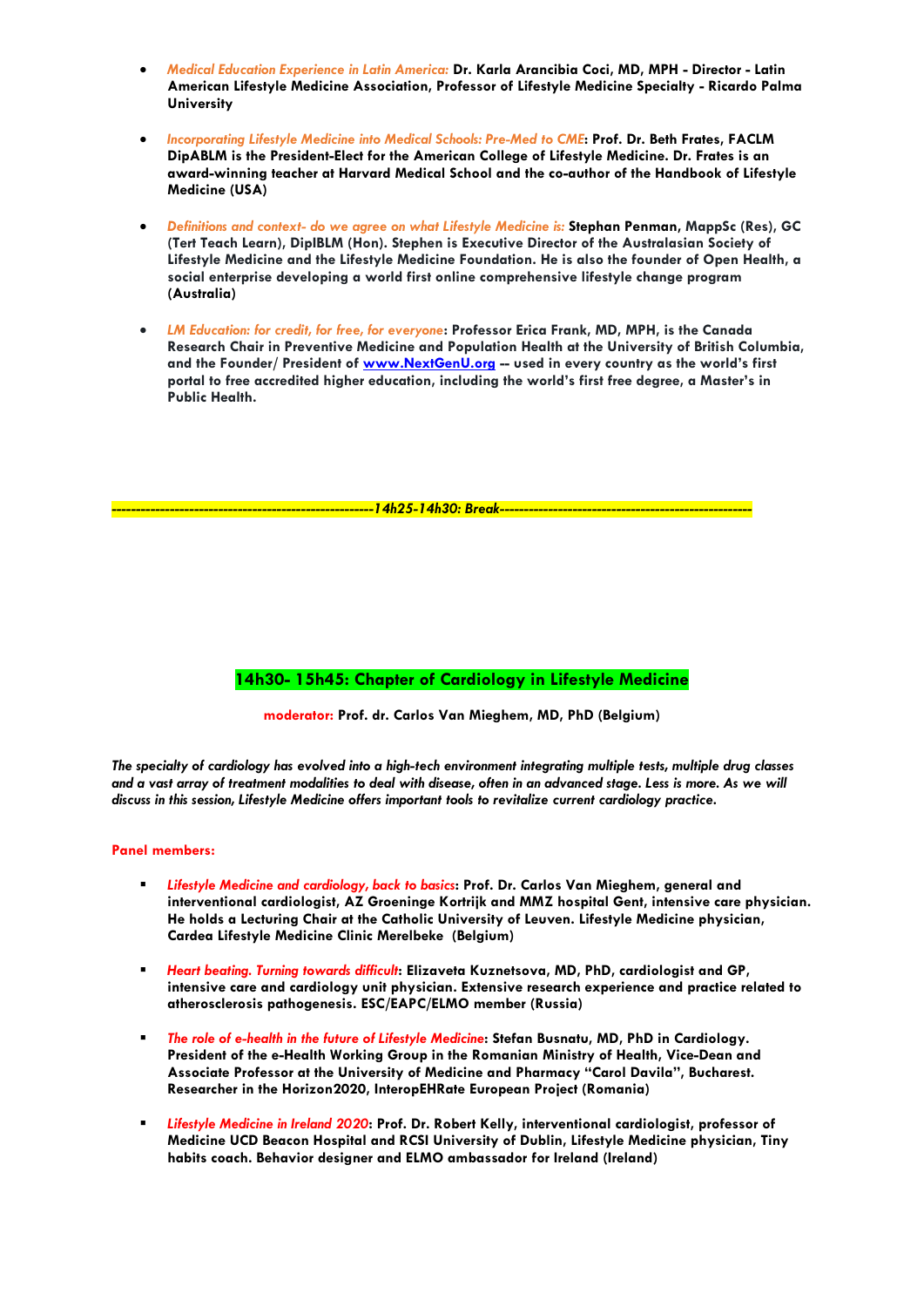▪ *Lifestyle Medicine in my clinical practice***: joint presentation of the panelists**

# **15h50- 17h20: Chapter of Children and Families in Lifestyle Medicine**

*------------------------------------------------------15h45- 15h50: Break-----------------------------------------------------*

#### **moderator: Prof. dr. Ourania Kolokotroni, MD, PhD (Cyprus)**

In this session, we will be discussing ways of adapting and implementing lifestyle medicine for children and their families through a multi-stakeholder approach. The ultimate aim is to develop a road map of expanding the field of lifestyle medicine to early stages of life through educating all stakeholders involved in the care of children and their *families.*

#### **Panel members:**

- *Lifestyle Medicine for children and families: an early life approach to reducing chronic disease burden*: **Prof. Dr. Ourania Kolokotroni, MRCPCH, IBCLC. Paediatrician, Certified Lactation Consultant, Associate Professor of Epidemiology and Public Health at the University of Nicosia Medical School. She has a special interest in health promotion for children and recently qualified with the ELMO certificate (Cyprus)**
- *The role of academia in shaping the future health care professionals: changing the focus to Lifestyle Medicine for children and their families*: **Razvan Susan, MD, PhD, Family Medicine specialist, Physical and Rehabilitation specialist, Health and Fitness Lifestyle Advisor (ELMO certificate), Assistant professor, Head of Family Medicine Discipline and, Director of the Center for Preventive Medicine, at Victor Babes University of Medicine and Pharmacy Timisoara (Romania)**
- $\Diamond$
- *The role of family and community in children's healthy lifestyle*: **Ani Kistauri, MD, Public Health Specialist, Lifestyle Medicine Advisor (Denmark)**
- *Promoting health literacy in children and adolescences: How can teachers, school leaders, and educators help*: **Aspa Kandyli, Educator, Trauma-Informed Sleep Consultant, and Breastfeeding Educator. Experience in strategies that help prevent adverse childhood experiences and early trauma or reduce the harms associated with exposure to toxic stress during childhood (The Nederlands)**
- *Social media as a tool of health communication to parents* : **Eleni Prifti, PhD, Lifestyle Medicine Advisor with expertise in Environmental Health and a special interest in lifestyle interventions of Environmental Pediatrics. (Greece)**